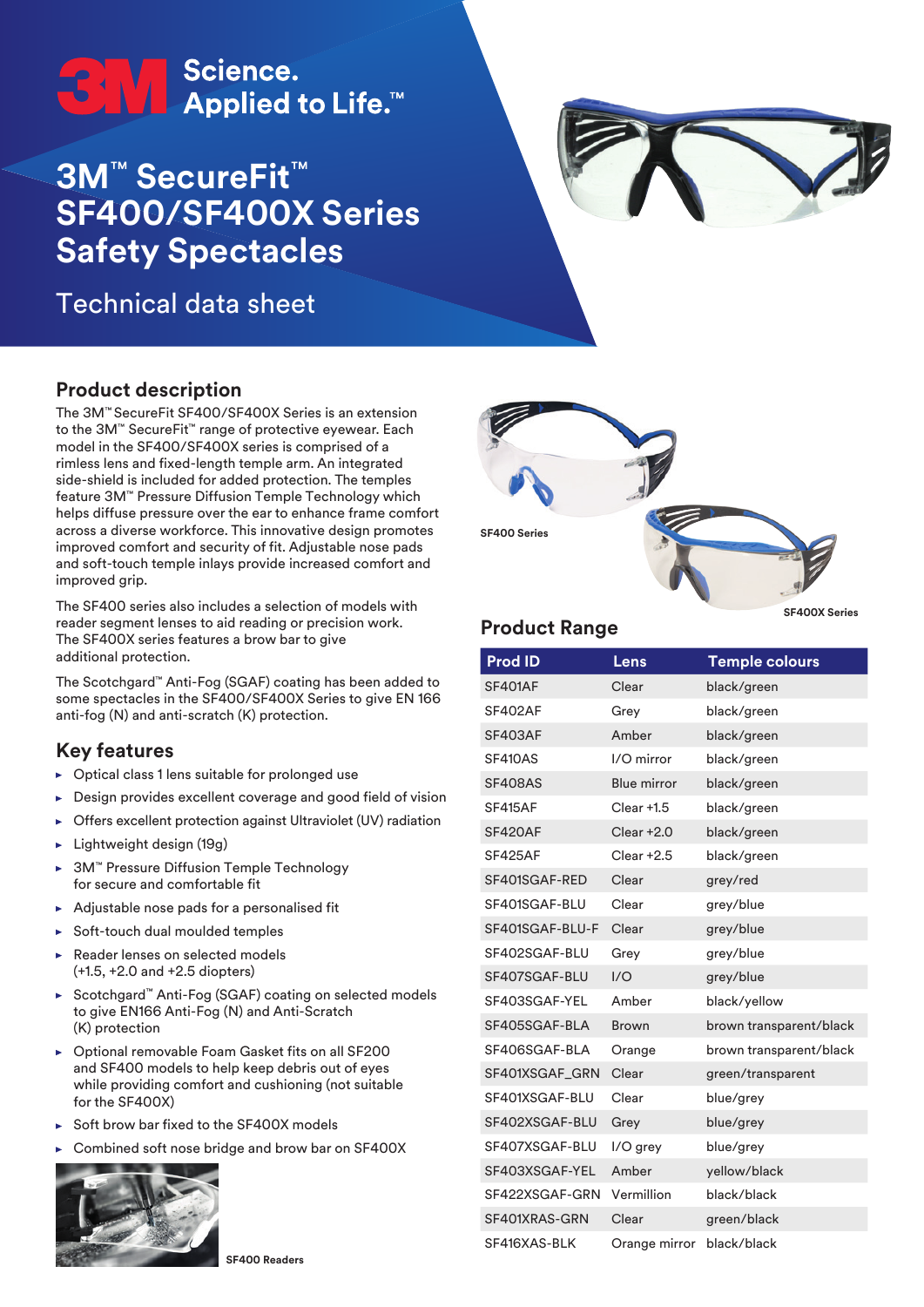#### **Typical applications**

These products may be suitable for use in a wide range of applications including:

- ▶ Construction
- Engineering
- General assembly
- Inspection work
- Light duty maintenance and repair

#### **Intended use**

These products are intended for protection against high speed particles at low energy (F) at extreme temperature conditions, -5˚C and +55˚C (T) in accordance with EN 166:2001. They also protect against UV radiation in accordance with EN 170:2002 (clear and amber lenses), and sun glare in accordance with EN 172:1994 (grey, I/O and blue mirror lenses). A number of lens options are available for a variety of different applications:

- Clear Good colour recognition and excellent UV protection
- Grey Protection from sunglare
- Amber Enhanced contrast in low light conditions
- Blue mirror Protection from sunglare
- I/O mirror Perfect for workers that move in and out of strong sunlight
- Vermillion Good colour contrast in ь outdoor environments
- Rugged Anti-Scratch (RAS) – special coating to help extend the life of the lens
- Reader Lenses Available in 3 powers of magnification: +1.5, +2.0 and +2.5 diopters to aid reading or precision work
- ► Scotchgard™ For added protection against fogging and scratching (EN 166 anti-fog (N) and anti-scratch (K))

#### **Use limitation**

- Never modify or alter this product  $\sim$
- Do not use this product against hazards other than those specified in this document
- These products are not suitable for grinding or welding
- These products are NOT designed to be worn over × prescription spectacles
- $\blacktriangleright$  In accordance with EN 166:2001 safety spectacles cannot be tested and approved for use against liquid droplets. Where liquid protection is specified a suitable product should be considered, for example safety goggles



**Foam Gasket to fit on the SF400 Series**

#### **Standards and approval**

This series of protective eyewear has been shown to meet the essential health and safety safety requirements set out in Annex II of Regulation (EU) 2016/45 and is thus CE marked.

These products are type examined by SATRA Technology Europe Ltd, Bracetown Business Park, Clonee, Dublin 15, Dublin, Ireland. Notified Body No. 2777.

[GB only]: These products are type examined by SATRA Technology Centre Limited, Wyndham Way, Telford Way, Kettering,Northamptonshire, NN16 8SD, United Kingdom. Approved Body No. 0321. These products are UKCA marked and meet the requirements of Regulation 2016/425 on personal protective equipment, as amended to apply in GB. The applicable legislation can be determined by reviewing the Certificate and Declaration of Conformity at

### **Materials listing**

www.3M.com/Eye/certs.

| <b>Component</b>    | <b>Material</b> |
|---------------------|-----------------|
| Lens                | Polycarbonate   |
| Temple arm          | Polycarbonate   |
| Temple inlay        | <b>TPE</b>      |
| Temple pin          | Stainless steel |
| Weight              | 19 <sub>q</sub> |
| <b>Foam insert:</b> |                 |
| <b>Brow</b>         | Nylon           |
| Foam insert         | <b>EVA Foam</b> |

#### **Marking**

The products have demonstrated compliance with the requirements of EN 166:2001 and associated standards and bear the following marks:

| Lens               | <b>Marking</b>                               |
|--------------------|----------------------------------------------|
| Clear PC:          | 2C-1.2 3M 1 FT                               |
| Clear PC SGAF:     | 2C-1.2 3M 1 FT KN                            |
| Grey PC:           | 5-3.1 3M 1 FT                                |
| Grey PC SGAF:      | 5-3.1 3M 1 FT KN                             |
| Amber PC:          | 2C-1.2 3M 1 FT                               |
| Amber PC SGAF:     | 2C-1.2 3M 1 FT KN                            |
| Blue mirror PC:    | 5-3.1 3M 1 FT                                |
| $1/O$ mirror $PC:$ | 5-1.7 3M 1 FT                                |
| I/O PC SGAF:       | 5-1.7 3M 1 FT KN                             |
| Brown PC SGAF:     | 5-2.5 3M 1 FT KN                             |
| Orange PC SGAF:    | 2-1.7 3M 1 FT KN                             |
| Vermillion PC SGAF | 2-2 3M 1 FT KN                               |
| Orange mirror PC   | 5-3.1 3M1FT                                  |
| Clear RAS          | 2C-1.2 3M1FTK                                |
| +1.5 Clear PC:     | 2C-1.2 3M 1 FT<br>(+1.5 diopter reader lens) |
| $+2.0$ Clear PC:   | 2C-1.2 3M 1 FT<br>(+2.0 diopter reader lens) |
| +2.5 Clear PC:     | 2C-1.2 3M 1 FT<br>(+2.5 diopter reader lens) |
|                    |                                              |

#### **Frame marking**

| All variants SF400 Series  | 3M EN 166 FT CE |
|----------------------------|-----------------|
| All variants SF400X Series | 3M EN 166 FT CE |